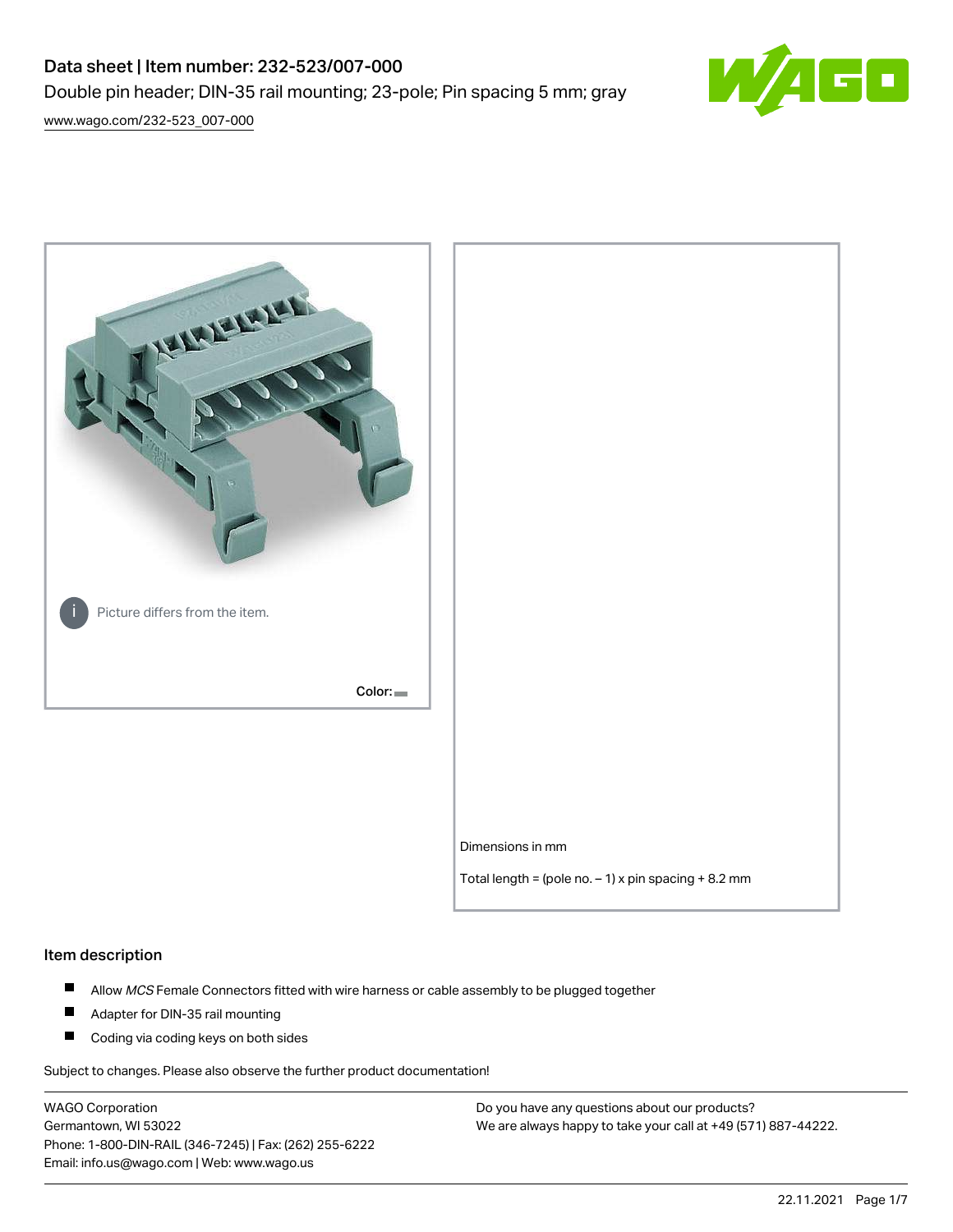

## Data Notes

| Safety information 1 | The <i>MCS – MULTI CONNECTION SYSTEM</i> includes connectors<br>without breaking capacity in accordance with DIN EN 61984. When<br>used as intended, these connectors must not be connected<br>/disconnected when live or under load. The circuit design should<br>ensure header pins, which can be touched, are not live when<br>unmated. |
|----------------------|--------------------------------------------------------------------------------------------------------------------------------------------------------------------------------------------------------------------------------------------------------------------------------------------------------------------------------------------|
| Variants:            | Other pole numbers<br>Other versions (or variants) can be requested from WAGO Sales or<br>configured at https://configurator.wago.com/                                                                                                                                                                                                     |

# Electrical data

# IEC Approvals

| Ratings per                 | IEC/EN 60664-1                                                        |
|-----------------------------|-----------------------------------------------------------------------|
| Ratings (note)              | Notice: Male connectors must not be live when disconnected!           |
| Rated voltage (III / 3)     | 250 V                                                                 |
| Rated surge voltage (III/3) | 4 <sub>k</sub> V                                                      |
| Rated voltage (III/2)       | 320 V                                                                 |
| Rated surge voltage (III/2) | 4 <sub>k</sub> V                                                      |
| Nominal voltage (II/2)      | 630 V                                                                 |
| Rated surge voltage (II/2)  | 4 <sub>k</sub> V                                                      |
| Rated current               | 12A                                                                   |
| Legend (ratings)            | $(III / 2)$ $\triangle$ Overvoltage category III / Pollution degree 2 |

# UL Approvals

| Approvals per                  | UL 1059 |
|--------------------------------|---------|
| Rated voltage UL (Use Group B) | 300 V   |
| Rated current UL (Use Group B) | 15 A    |
| Rated voltage UL (Use Group D) | 300 V   |
| Rated current UL (Use Group D) | 10 A    |

# Ratings per UL

| Rated voltage UL 1977 | 600 V |
|-----------------------|-------|
| Rated current UL 1977 |       |

Subject to changes. Please also observe the further product documentation!

| <b>WAGO Corporation</b>                                | Do you have any questions about our products?                 |
|--------------------------------------------------------|---------------------------------------------------------------|
| Germantown, WI 53022                                   | We are always happy to take your call at +49 (571) 887-44222. |
| Phone: 1-800-DIN-RAIL (346-7245)   Fax: (262) 255-6222 |                                                               |
| Email: info.us@wago.com   Web: www.wago.us             |                                                               |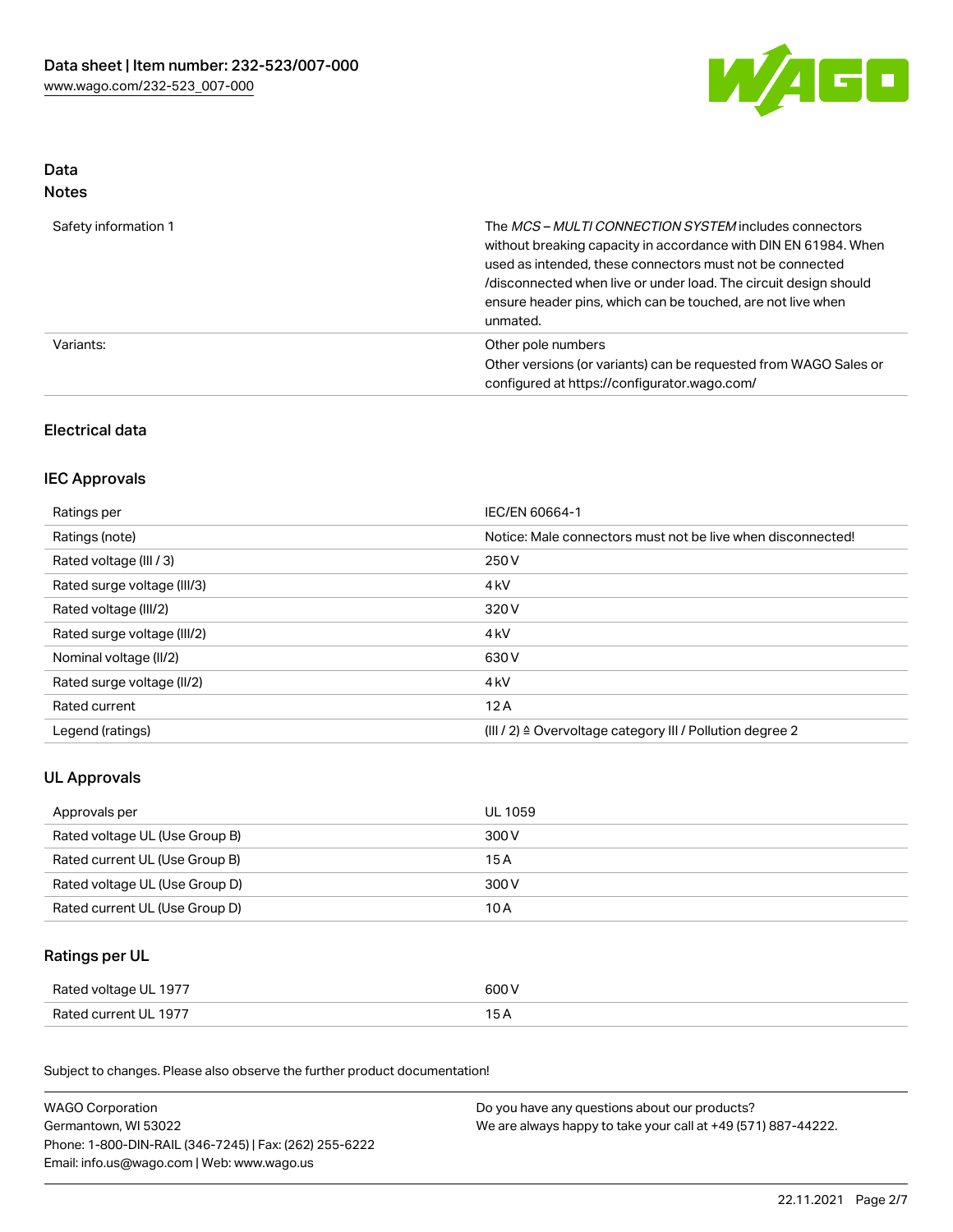

# CSA Approvals

| Approvals per                                                              | <b>CSA</b>              |
|----------------------------------------------------------------------------|-------------------------|
| Rated voltage CSA (Use Group B)                                            | 300 V                   |
| Rated current CSA (Use Group B)                                            | 15A                     |
| Rated voltage CSA (Use Group D)                                            | 300 V                   |
| Rated current CSA (Use Group D)                                            | 10A                     |
|                                                                            |                         |
| <b>Connection data</b>                                                     |                         |
| Total number of potentials                                                 | 23                      |
| Number of connection types                                                 | 1                       |
| Number of levels                                                           | 1                       |
| <b>Connection 1</b>                                                        |                         |
|                                                                            |                         |
| Number of poles                                                            | 23                      |
| Physical data                                                              |                         |
| Pin spacing                                                                | 5 mm / 0.197 inch       |
| Width                                                                      | 118.2 mm / 4.654 inch   |
| Height from upper-edge of DIN-rail                                         | 15 mm / 0.591 inch      |
| Depth                                                                      | 42.5 mm / 1.673 inch    |
| Mechanical data                                                            |                         |
| Mounting type                                                              | DIN-35 rail             |
|                                                                            |                         |
| Plug-in connection                                                         |                         |
| Contact type (pluggable connector)                                         | Male connector/plug     |
| Connector (connection type)                                                | for pluggable connector |
| Mismating protection                                                       | No                      |
| Locking of plug-in connection                                              | Without                 |
| Material data                                                              |                         |
| Color                                                                      | gray                    |
| Material group                                                             | I                       |
| Insulation material                                                        | Polyamide (PA66)        |
| Flammability class per UL94                                                | V <sub>0</sub>          |
|                                                                            |                         |
| Subject to changes. Please also observe the further product documentation! |                         |
| $\mathbf{u}\cdot\mathbf{v}$                                                |                         |

WAGO Corporation Germantown, WI 53022 Phone: 1-800-DIN-RAIL (346-7245) | Fax: (262) 255-6222 Email: info.us@wago.com | Web: www.wago.us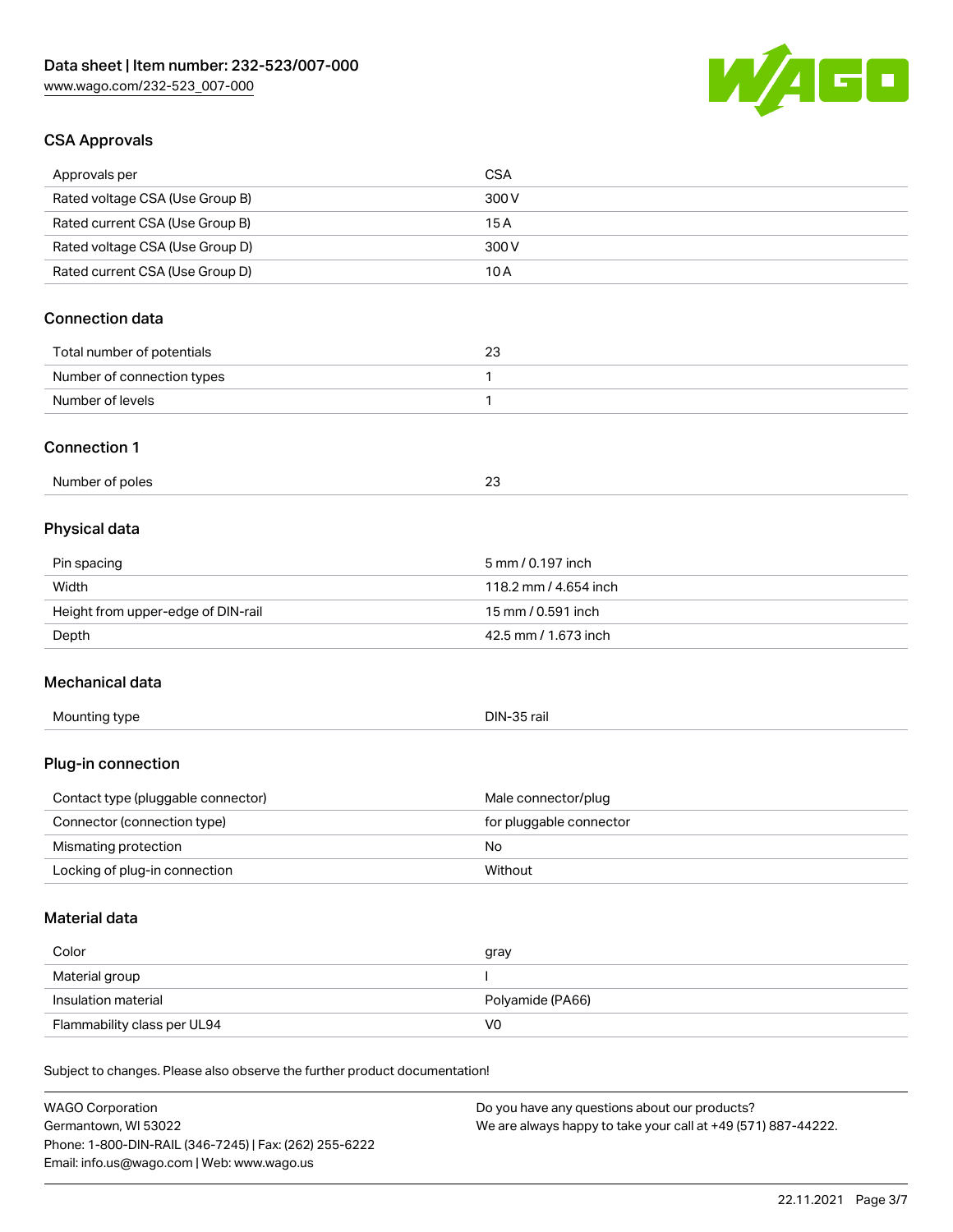[www.wago.com/232-523\\_007-000](http://www.wago.com/232-523_007-000)



| Contact material | Electrolytic copper (E <sub>Cu</sub> ) |
|------------------|----------------------------------------|
| Contact plating  | tin-plated                             |
| Fire load        | 0.381 MJ                               |
| Weight           | 19.6 g                                 |
|                  |                                        |

# Environmental requirements

| Limit temperature range | +100 °C<br>-60 |
|-------------------------|----------------|
|-------------------------|----------------|

## Commercial data

| Product Group         | 3 (Multi Conn. System) |
|-----------------------|------------------------|
| PU (SPU)              | 10 Stück               |
| Packaging type        | box                    |
| Country of origin     | DE                     |
| <b>GTIN</b>           | 4045454339739          |
| Customs tariff number | 8536694040             |

# Approvals / Certificates

#### Country specific Approvals

| Logo | Approval                                            | <b>Additional Approval Text</b> | Certificate<br>name |
|------|-----------------------------------------------------|---------------------------------|---------------------|
|      | CВ<br><b>DEKRA Certification B.V.</b>               | IEC 61984                       | NL-39756            |
|      | <b>CSA</b><br>DEKRA Certification B.V.              | C <sub>22.2</sub>               | 1466354             |
| EMA  | <b>KEMA/KEUR</b><br><b>DEKRA Certification B.V.</b> | EN 61984                        | 2190761.01          |

#### Ship Approvals

|      |                                                                            |                                 | Certificate |
|------|----------------------------------------------------------------------------|---------------------------------|-------------|
| Logo | Approval                                                                   | <b>Additional Approval Text</b> | name        |
| ABS. | <b>ABS</b>                                                                 |                                 | $19-$       |
|      | American Bureau of Shipping                                                |                                 | HG15869876- |
|      |                                                                            |                                 | <b>PDA</b>  |
|      |                                                                            |                                 |             |
|      | <b>BV</b>                                                                  | IEC 60998                       | 11915/D0 BV |
|      | Bureau Veritas S.A.                                                        |                                 |             |
|      | Subject to changes. Please also observe the further product documentation! |                                 |             |

WAGO Corporation Germantown, WI 53022 Phone: 1-800-DIN-RAIL (346-7245) | Fax: (262) 255-6222 Email: info.us@wago.com | Web: www.wago.us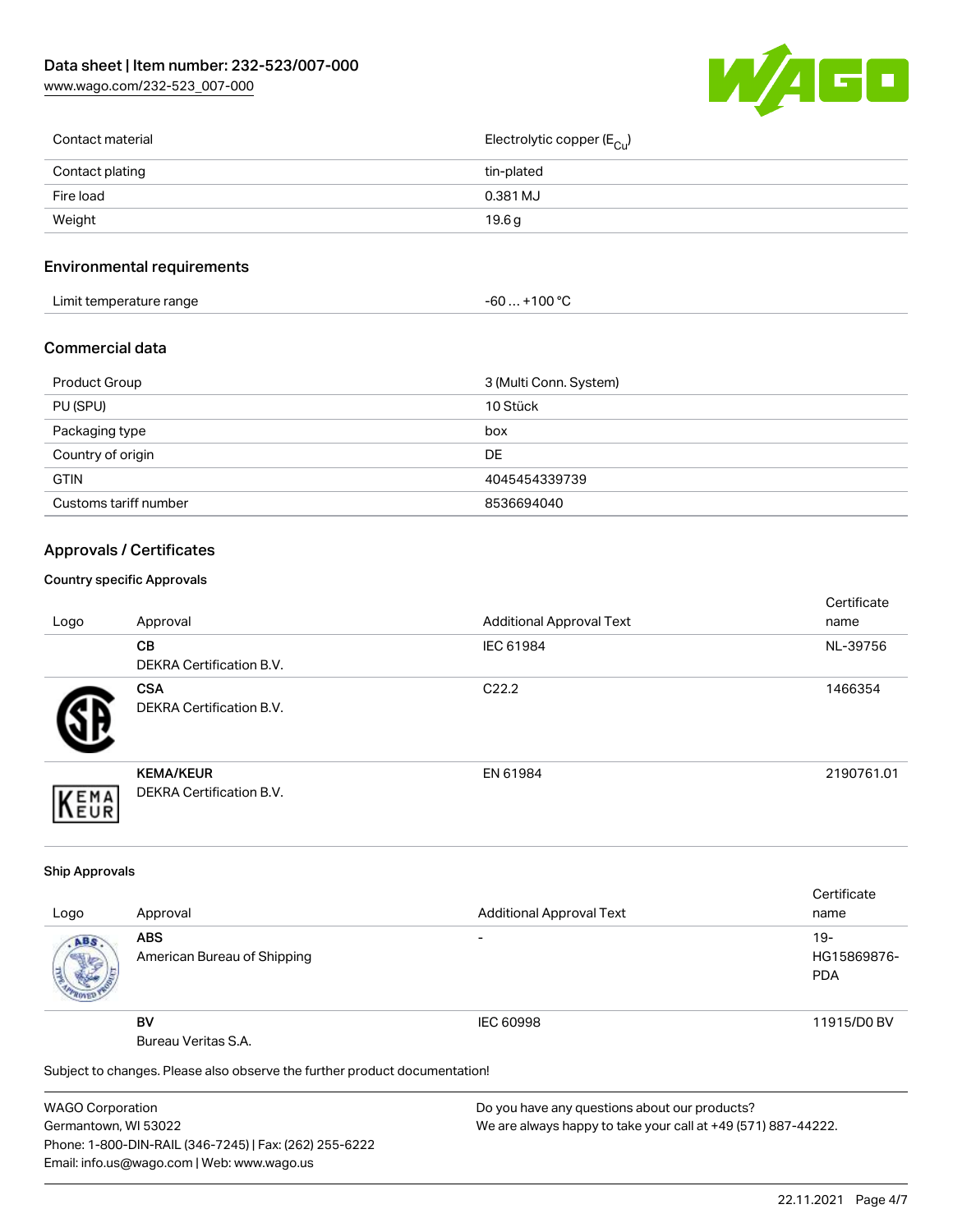



|              | <b>DNV GL</b>                          | EN 60998                        | TAE000016Z  |
|--------------|----------------------------------------|---------------------------------|-------------|
|              | Det Norske Veritas, Germanischer Lloyd |                                 |             |
| UL-Approvals |                                        |                                 |             |
|              |                                        |                                 | Certificate |
| Logo         | Approval                               | <b>Additional Approval Text</b> | name        |
|              | UL                                     | <b>UL 1059</b>                  | E45172      |
|              | Underwriters Laboratories Inc.         |                                 |             |
|              | <b>UR</b>                              | <b>UL 1977</b>                  | E45171      |
|              | Underwriters Laboratories Inc.         |                                 |             |

# Counterpart



Item no.231-123/026-000 Female plug; 23-pole; 12 AWG max; pin spacing 5 mm; 1 conductor per pole; gray [www.wago.com/231-123/026-000](https://www.wago.com/231-123/026-000)

## Optional accessories

Carrier rail

| Mounting accessories |  |
|----------------------|--|
|----------------------|--|

| Item no.: 210-197<br>Steel carrier rail; 35 x 15 mm; 1.5 mm thick; 2 m long; slotted; similar to EN 60715; silver-colored                   | www.wago.com/210-197 |
|---------------------------------------------------------------------------------------------------------------------------------------------|----------------------|
| Item no.: 210-198<br>Copper carrier rail; 35 x 15 mm; 2.3 mm thick; 2 m long; unslotted; according to EN 60715; copper-<br>colored          | www.wago.com/210-198 |
| Item no.: 210-504<br>Steel carrier rail; 35 x 7.5 mm; 1 mm thick; 2 m long; slotted; galvanized; according to EN 60715; silver-<br>colored  | www.wago.com/210-504 |
| Item no.: 210-505<br>Steel carrier rail; 35 x 7.5 mm; 1 mm thick; 2 m long; unslotted; galvanized; according to EN 60715;<br>silver-colored | www.wago.com/210-505 |
| Item no.: 210-506<br>Steel carrier rail; 35 x 15 mm; 1.5 mm thick; 2 m long; unslotted; galvanized; similar to EN 60715; silver-<br>colored | www.wago.com/210-506 |

Subject to changes. Please also observe the further product documentation!

| WAGO Corporation                                       | Do you have any questions about our products?                 |
|--------------------------------------------------------|---------------------------------------------------------------|
| Germantown, WI 53022                                   | We are always happy to take your call at +49 (571) 887-44222. |
| Phone: 1-800-DIN-RAIL (346-7245)   Fax: (262) 255-6222 |                                                               |
| Email: info.us@wago.com   Web: www.wago.us             |                                                               |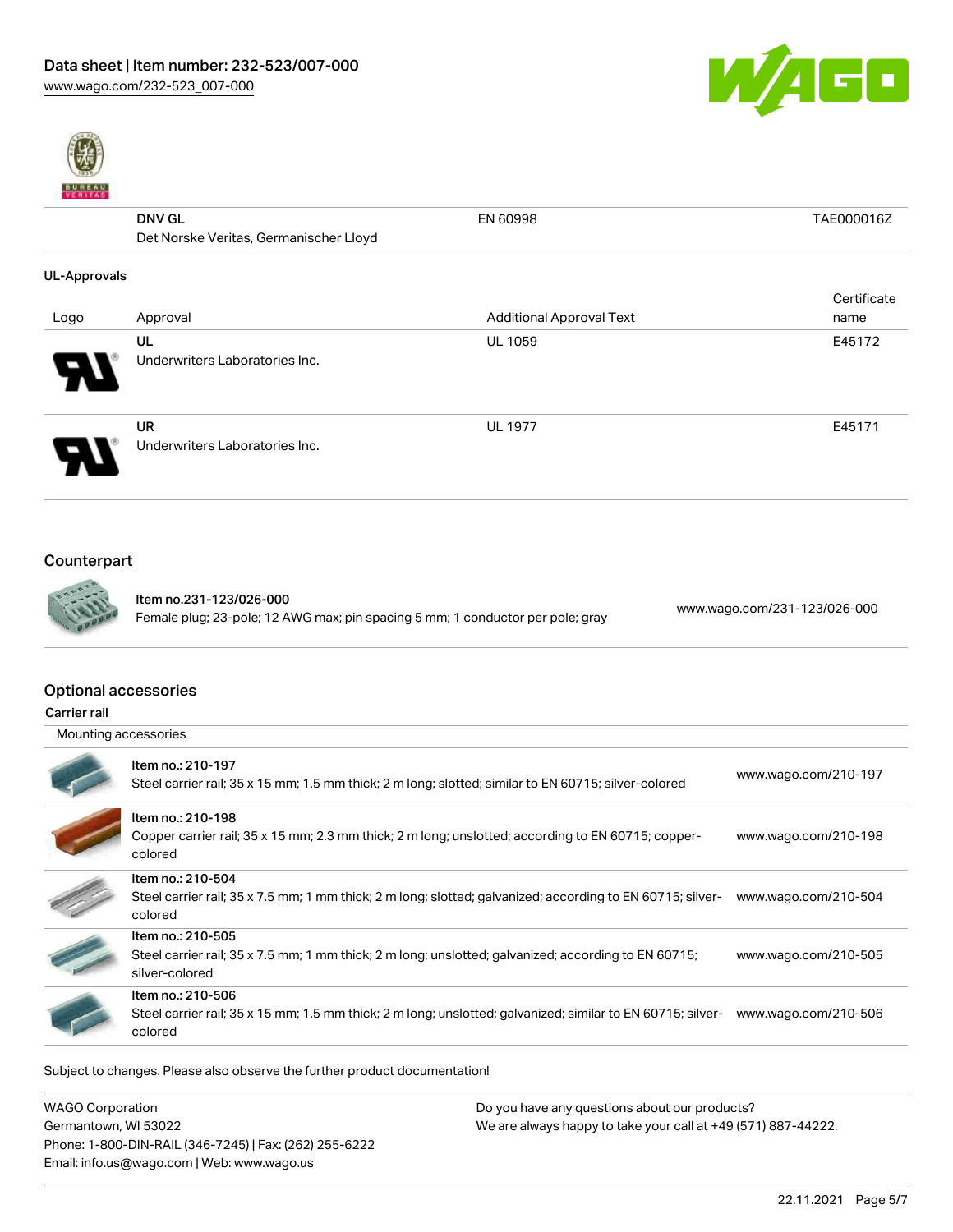# Data sheet | Item number: 232-523/007-000

Phone: 1-800-DIN-RAIL (346-7245) | Fax: (262) 255-6222

Email: info.us@wago.com | Web: www.wago.us

[www.wago.com/232-523\\_007-000](http://www.wago.com/232-523_007-000)



|                                                         | Item no.: 210-508<br>Steel carrier rail; 35 x 15 mm; 1.5 mm thick; 2 m long; slotted; galvanized; similar to EN 60715; silver-<br>colored                             |                                                                                                                |               | www.wago.com/210-508 |
|---------------------------------------------------------|-----------------------------------------------------------------------------------------------------------------------------------------------------------------------|----------------------------------------------------------------------------------------------------------------|---------------|----------------------|
|                                                         | Item no.: 210-113<br>Steel carrier rail; 35 x 7.5 mm; 1 mm thick; 2 m long; unslotted; according to EN 60715; silver-colored                                          |                                                                                                                |               | www.wago.com/210-113 |
|                                                         | Item no.: 210-118<br>Steel carrier rail; 35 x 15 mm; 2.3 mm thick; 2 m long; unslotted; according to EN 60715; silver-colored                                         |                                                                                                                |               | www.wago.com/210-118 |
|                                                         | Item no.: 210-112<br>Steel carrier rail; 35 x 7.5 mm; 1 mm thick; 2 m long; slotted; according to EN 60715; "Hole width 25 mm; www.wago.com/210-112<br>silver-colored |                                                                                                                |               |                      |
|                                                         | Item no.: 210-114<br>Steel carrier rail; 35 x 15 mm; 1.5 mm thick; 2 m long; unslotted; similar to EN 60715; silver-colored                                           |                                                                                                                |               | www.wago.com/210-114 |
|                                                         | Item no.: 210-115<br>Steel carrier rail; 35 x 7.5 mm; 1 mm thick; 2 m long; slotted; according to EN 60715; "Hole width 18 mm; www.wago.com/210-115<br>silver-colored |                                                                                                                |               |                      |
|                                                         | Item no.: 210-196<br>Aluminum carrier rail; 35 x 8.2 mm; 1.6 mm thick; 2 m long; unslotted; similar to EN 60715; silver-colored                                       |                                                                                                                |               | www.wago.com/210-196 |
| Coding                                                  |                                                                                                                                                                       |                                                                                                                |               |                      |
| Coding                                                  | Item no.: 231-129<br>Coding key; snap-on type; light gray                                                                                                             |                                                                                                                |               | www.wago.com/231-129 |
| <b>Downloads</b><br>Documentation                       |                                                                                                                                                                       |                                                                                                                |               |                      |
| <b>Additional Information</b><br>Technical explanations |                                                                                                                                                                       | 2019 Apr 3                                                                                                     | pdf<br>2.0 MB | Download             |
| <b>CAD files</b>                                        |                                                                                                                                                                       |                                                                                                                |               |                      |
| CAD data                                                |                                                                                                                                                                       |                                                                                                                |               |                      |
|                                                         | 2D/3D Models 232-523/007-000                                                                                                                                          |                                                                                                                | <b>URL</b>    | Download             |
| <b>CAE</b> data                                         |                                                                                                                                                                       |                                                                                                                |               |                      |
|                                                         | EPLAN Data Portal 232-523/007-000                                                                                                                                     |                                                                                                                | <b>URL</b>    | Download             |
|                                                         | ZUKEN Portal 232-523/007-000                                                                                                                                          |                                                                                                                | <b>URL</b>    | Download             |
|                                                         | Subject to changes. Please also observe the further product documentation!                                                                                            |                                                                                                                |               |                      |
| <b>WAGO Corporation</b><br>Germantown, WI 53022         |                                                                                                                                                                       | Do you have any questions about our products?<br>We are always happy to take your call at +49 (571) 887-44222. |               |                      |